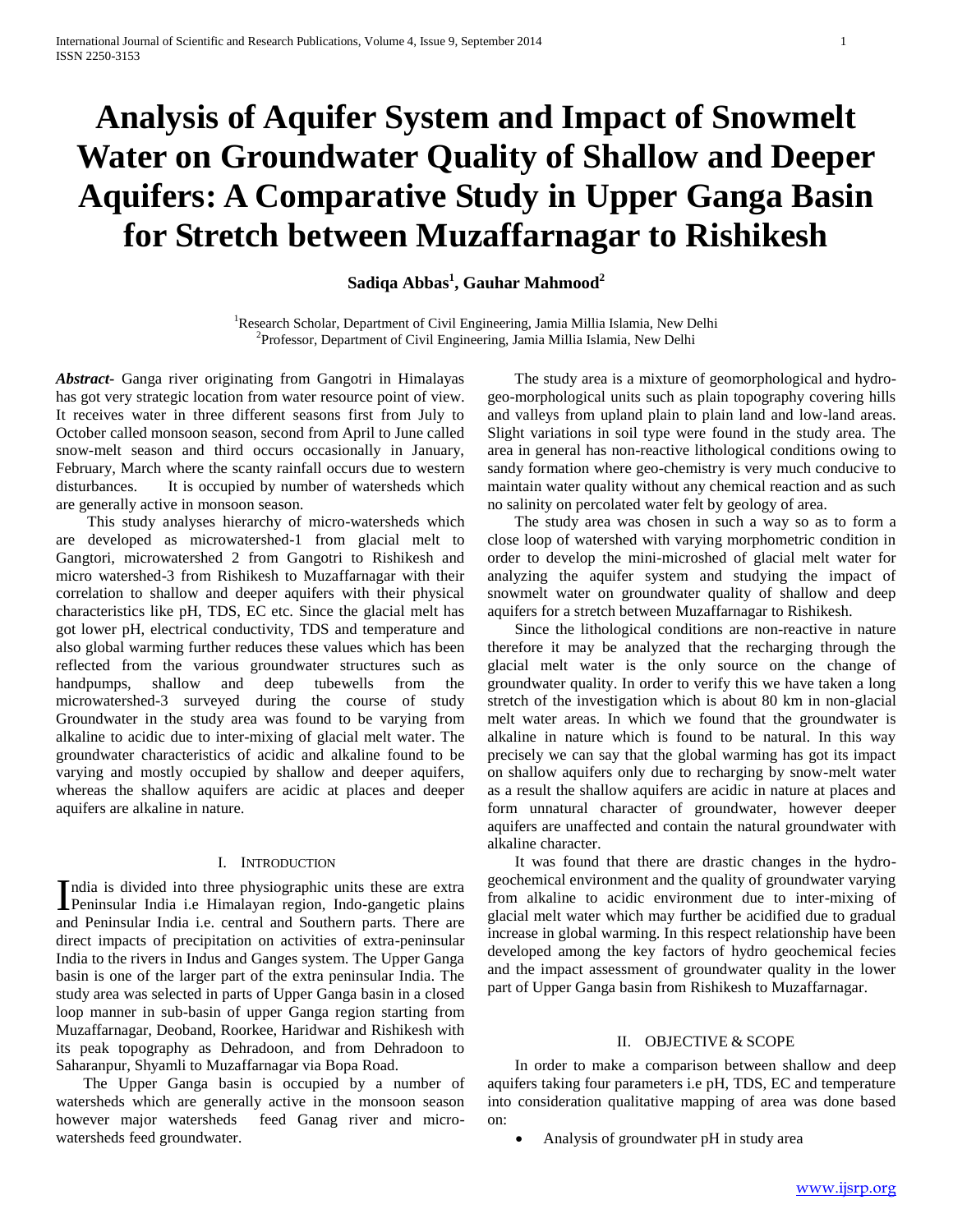- Analysis of groundwater TDS in study area
- Analysis of Electrical Conductivity in study area
- Analysis of groundwater and atmospheric temperature in study area

 Based on the comparison of above stated parameters in shallow and deep aquifers the impact of snow-melt water was ascertained with conformity to global warming.

## III. DESCRIPTION OF SITE

 The focus of present study is in parts of Upper Ganga Basin which receives water in three different seasons:

- January to March where scanty rainfall occurs due to western disturbances
- April to June called snow-melt season
- July to October called monsoon season

 It is occupied by a number of watersheds which are generally active in monsoon. This upper Ganga basin in Gangotri glacier area can further be divided into three micro-watersheds:

- Micro-watershed 1 in upper regions of Gangotri
- Micro-watershed 2 from Gangotri to Rishikesh
- Micro-watershed 3 from Rishikesh to Muzaffarnagar.

 **Micro-watershed 3 from Rishikesh to Muzaffarnagar is taken as study area**. The selected area has got three components which are very strategic from the hydro-geological point of view because there is a probability of change in hydro-geochemistry due to the leaching activity of rocks and also due to the melting of glaciers and recharging of groundwater.

 The hydro-geochemistry has already been saturated because of the age of the rocks and groundwater quality there is only probability to change in physical parameters of shallow and deep aquifers due to enormous melting of glacial water in case of global warming. hence the following three components will have justification for comparison of shallow and deep aquifers especially from global warming point of view

- presence of acidic water in microshed and mini micro shed due to glacial melt water
	- The presence of inactive lithological units (i.e. granite, schist and gniess)
	- The alkaline formation of groundwater in downstream direction (i.e clay, silt and sandy formation)

 A total of 51 locations were identified in the study area based on the survey conducted corresponding to their geography, hydro-meteorology and hydro-geology in a **closed loop manner,**  starting from Modinagar with a common distance of 10 kms sampling was done. The distance was reduced to 5 km where there was a change in lithology. From location 1 to 17 sampling distance was 10 kms, location 18 to 24 the distance was 5 kms, location 25 to 27 distance was 10 kms, location 28 to 33 the distance was 5 kms and from location 34 to 51 it was again 10 kms.

## IV. METHODS AND MATERIALS

 The methodology adopted for accomplishing the above study comprised of identifying the sampling stations in the study area and collecting data pertaining to parameters of interest in such a way that data for four seasons of year is available. The depth of identified structures varied from 6-100 m. The hydraulic structures upto 25m depth were assumed to be part of shallow aquifers and those deeper than 25 m were considered to be part of deeper aquifers.

 Primary data was collected from study area in such a way that data pertaining to rainy season, post-monsoon, snowfreezing, snow-melting, following rainy season, following postmonsoon etc is available.



**Fig.1, Location of Study Area in Upper Ganga Basin**

#### V. INTERPRETATION OF RESULTS

 Hydro-geomorphological study was carried out for the study area in order to understand the topography and physiography of the study area to work out the areas of recharge and discharge with hydro-geo-morphological undulations to establish the hydro-geological regime of the study area.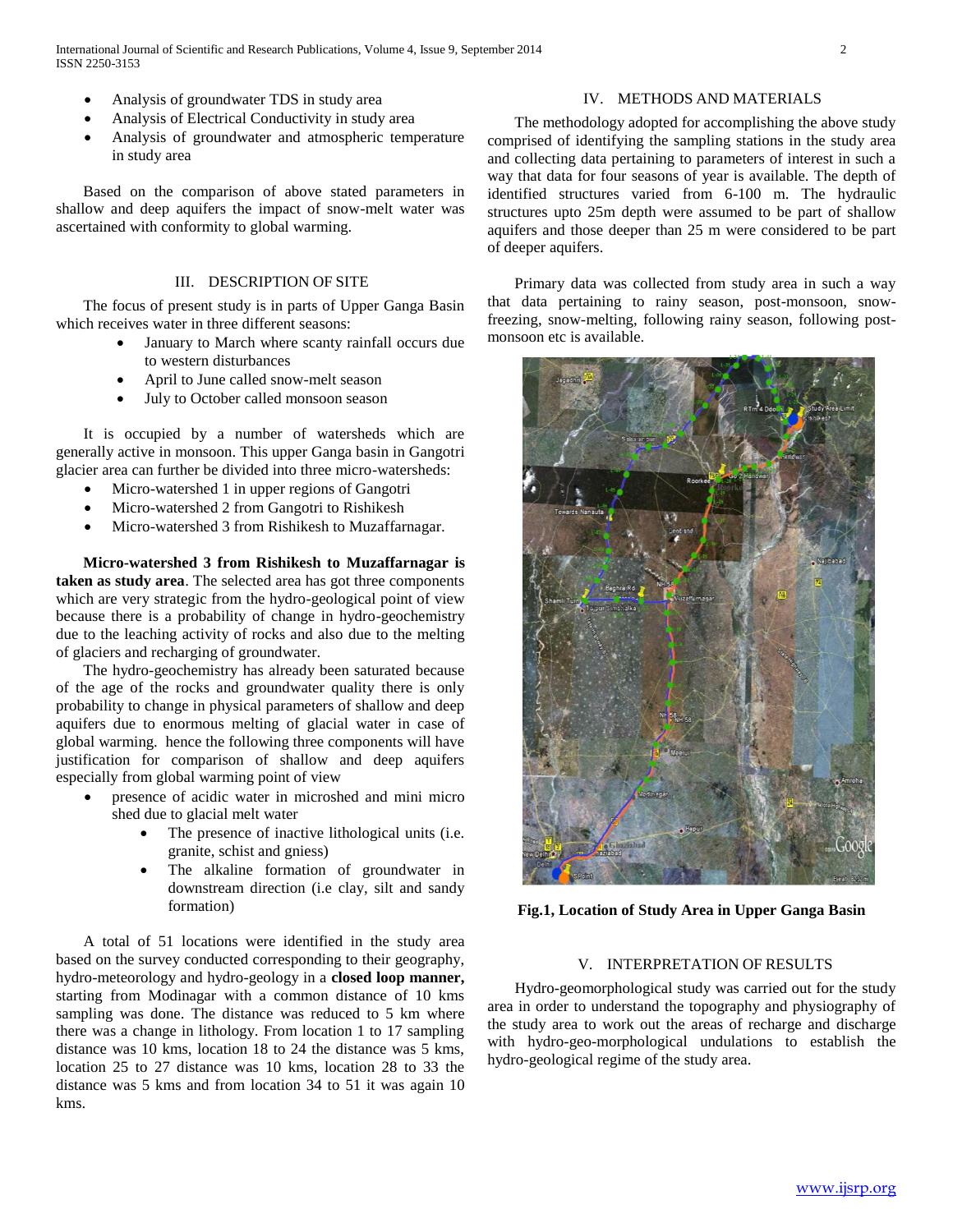





**Fig. 3: Atmospheric Temperature Variation in Deeper Aquifer**



**Fig.4: Groundwater Temperature Variation in Shallow Aquifer**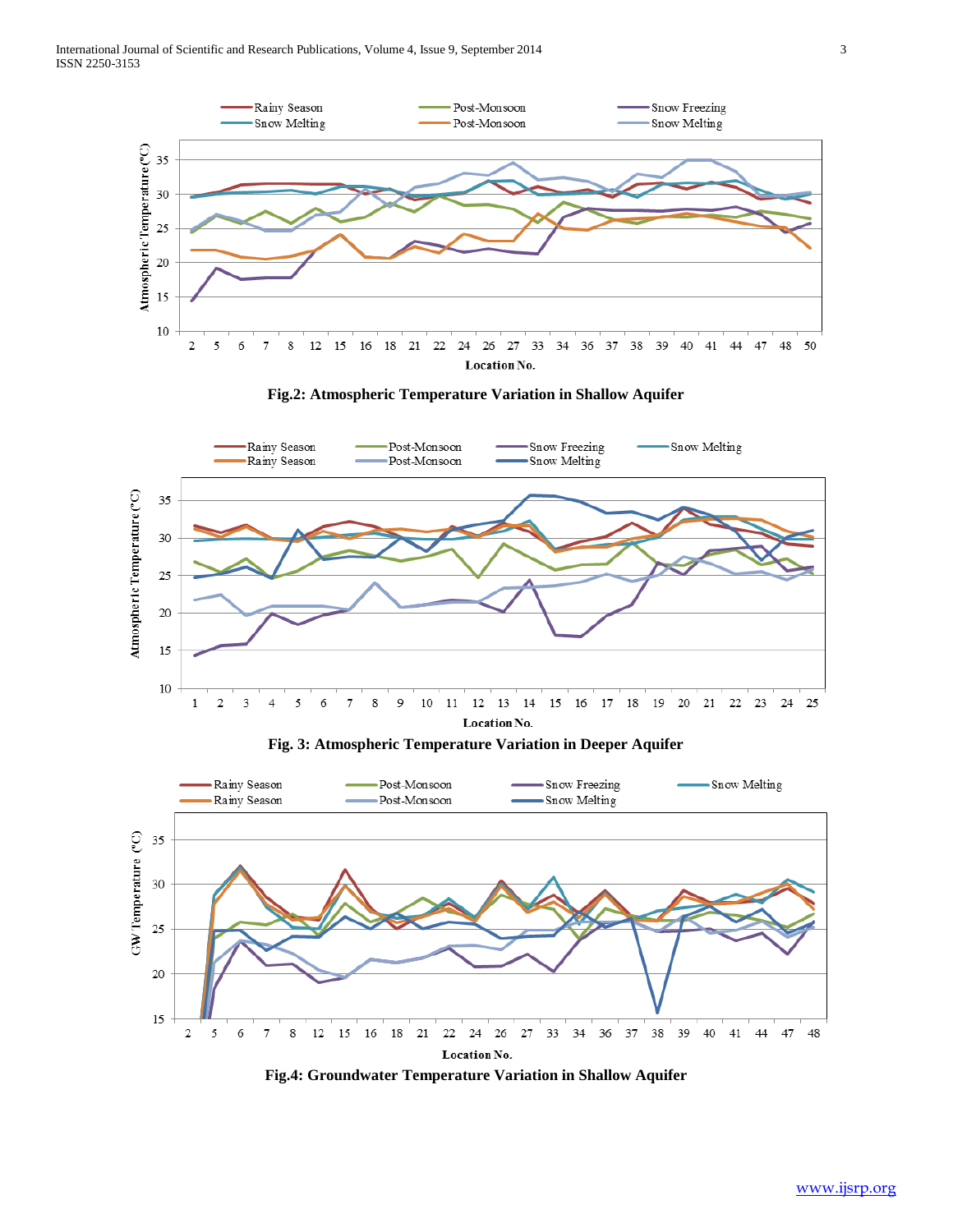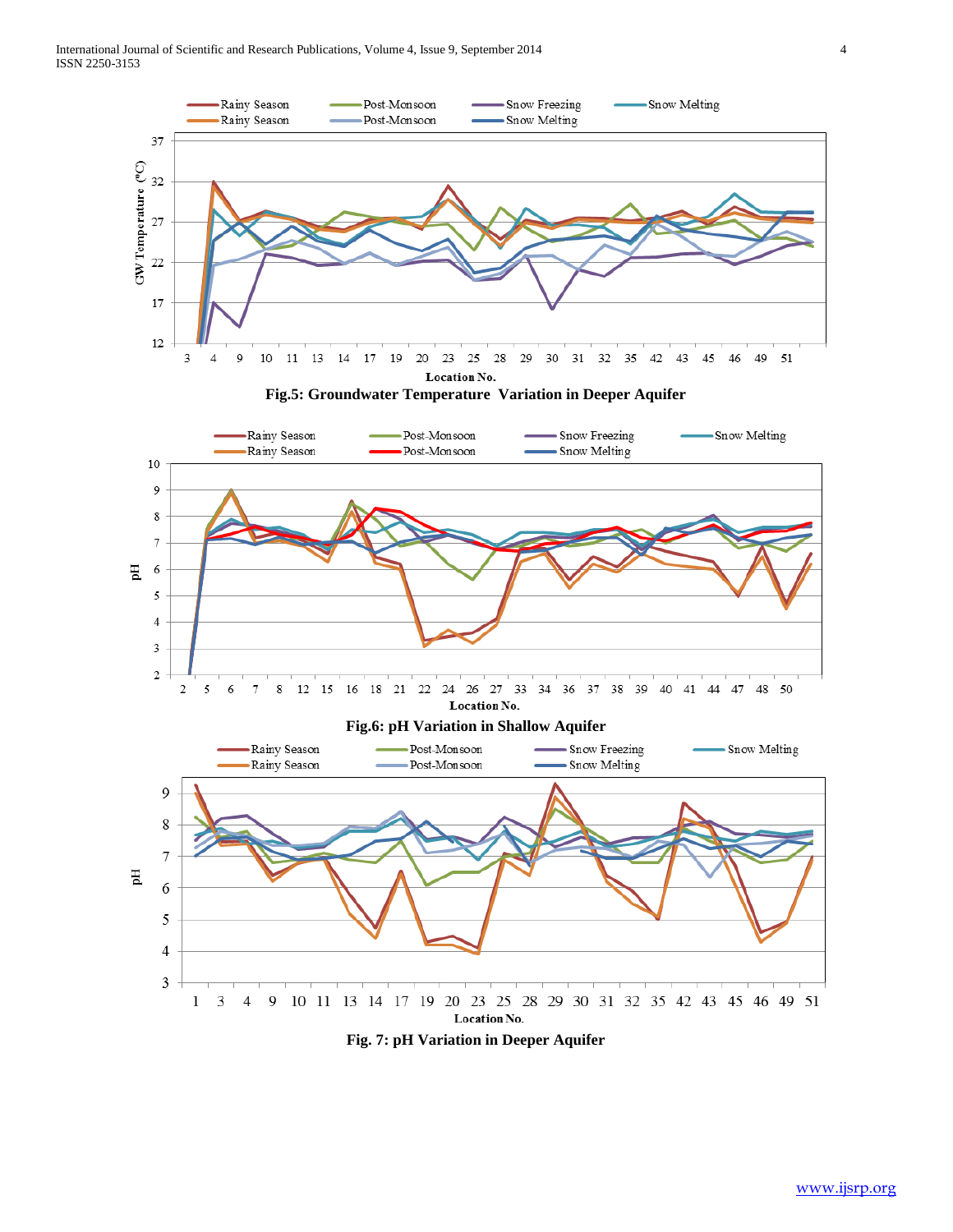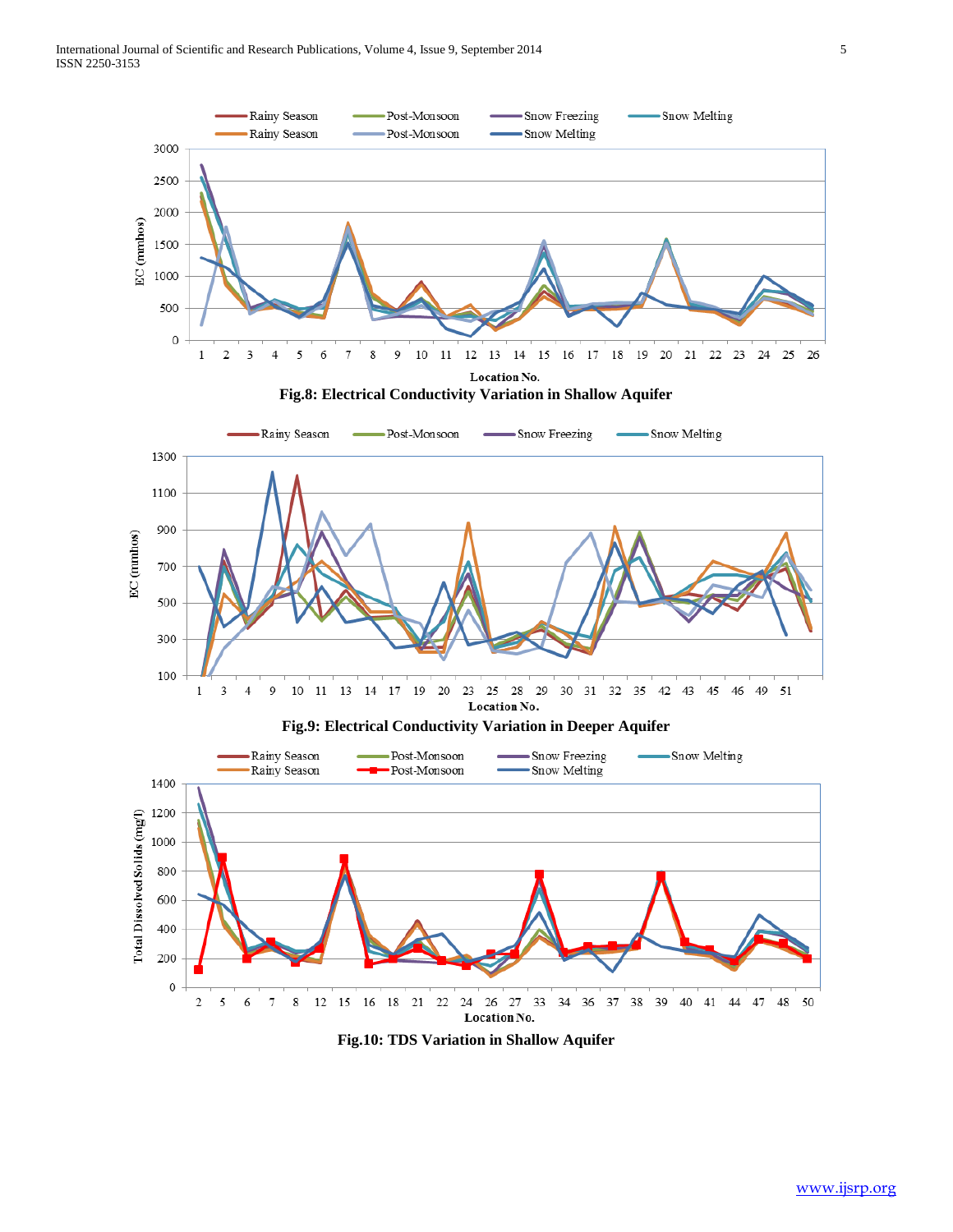

 The study area comprises of upland hilly topography from Rishikesh to Dehradun, the geo-morphology indicates that the area has got unconfined shallow aquifers and confined deeper aquifers, and however at few locations in rocky areas perched aquifer system was also encountered. The groundwater in this zone is found to be alkaline, thus it is not found to be affected by glacial melt water.

 This is followed by upland topography which starts from Haridwar extends 20 km from Dehradun to Saharanpur and runs parallel to uphill topography. The hydro-geomorphology indicates that the area has got perched aquifer system and the discharge and recharge capacity of this area is found to be very fluctuating in nature and it receives recharge from the hilly upland topography only, as surface and sub-surface runoff along with rainfall.

 The plain land topography starts from Muzaffarnagar and extends upto Roorkee in the eastern direction and upto Saharanpur in the western direction. It is surrounded by the upland topographic units in the northern direction and low land topography in north-west and south-east direction. It comprises the largest area amongst various physiographic units of the study area. The hydro-geomorphology indicates that the area has got perched to unconfined aquifer system and the discharge and recharge capacity of this area is found to be unstable in nature and has got good response from the recharging parameters such as snowmelt water.

 The low land was encountered at two places in between Roorkee and Haridwar at one end and from Shyamli to 32 kms towards Saharanpur. It is located in the north-western and southwestern boundary of the study area. The typical feature of this area found as crescent shaped, being the low lying area it receives the surface and sub-surface run-off from the upper regimes and may be considered as typical recharge boundary for snowmelt water because of its groundwater quality.

 The plain low land topography starts from Muzaffarnagar and extends upto Modinagar. This area is linear in character and was delineated for comparison of non-snowmelt recharge boundary to snowmelt recharge boundaries for the rest of the topographic units.

 The direction of movement of groundwater is from hilly topography in Rishikesh, Haridwar and Dehradun towards plain areas of Saharanpur and Muzaffarnagar in general, however the groundwater movement is also affected by local topography at places. The flow of groundwater in an aquifer does not always mirror the flow of water on the surface. The groundwater flows from higher elevation to lower elevation in the direction of maximum change in elevation. Fractured rocks, weathered rocks and alluvial strata are the main water bearing formation in the study area from hilly region to plain topography. The aquifers are separated with thick clay with considerable thickness, which acts as confining layers in alluvial areas whereas the aquifers acting as perched and unconfined aquifer system in hilly formations. Water level data suggests presence of multi-layer aquifer system. The first one is unconfined and others are semi-confined to confined.

 The data pertaining to pH, TDS, EC, groundwater temperature and atmospheric temperature collected from all the 51 locations is presented for shallow and deeper aquifer locations of study area from figure 2 to 11.

 The geochemical analysis of the study area was done on the basis of physiography and lithological interpretation and their overall impact on the pH of the study area to determine the alkalinity vs acidic environment in shallow and deeper aquifers.

 The pH in upland hilly topography varies from 7.5-9.0 which is a high alkaline zone owing to topography and lithology of the area. The pH range clearly indicates that this area is not affected by snowmelt water and contains natural groundwater in confined aquifers.

 The pH in upland hilly topography varies from 6.0-6.5 which is medium alkalinity zone owing to topography and lithology of the area. The pH range clearly indicates that this area has been recharged by snowmelt water since the pH is reducing.

 The pH in plain land topography area varies from 5.5-6.0 which is low alkalinity zone found to be reactive with snowmelt water and the snowmelt water has been absorbed by this area. Being the largest area within the study area which further dilutes the natural groundwater to acidic water and mostly occupied by shallow aquifers.